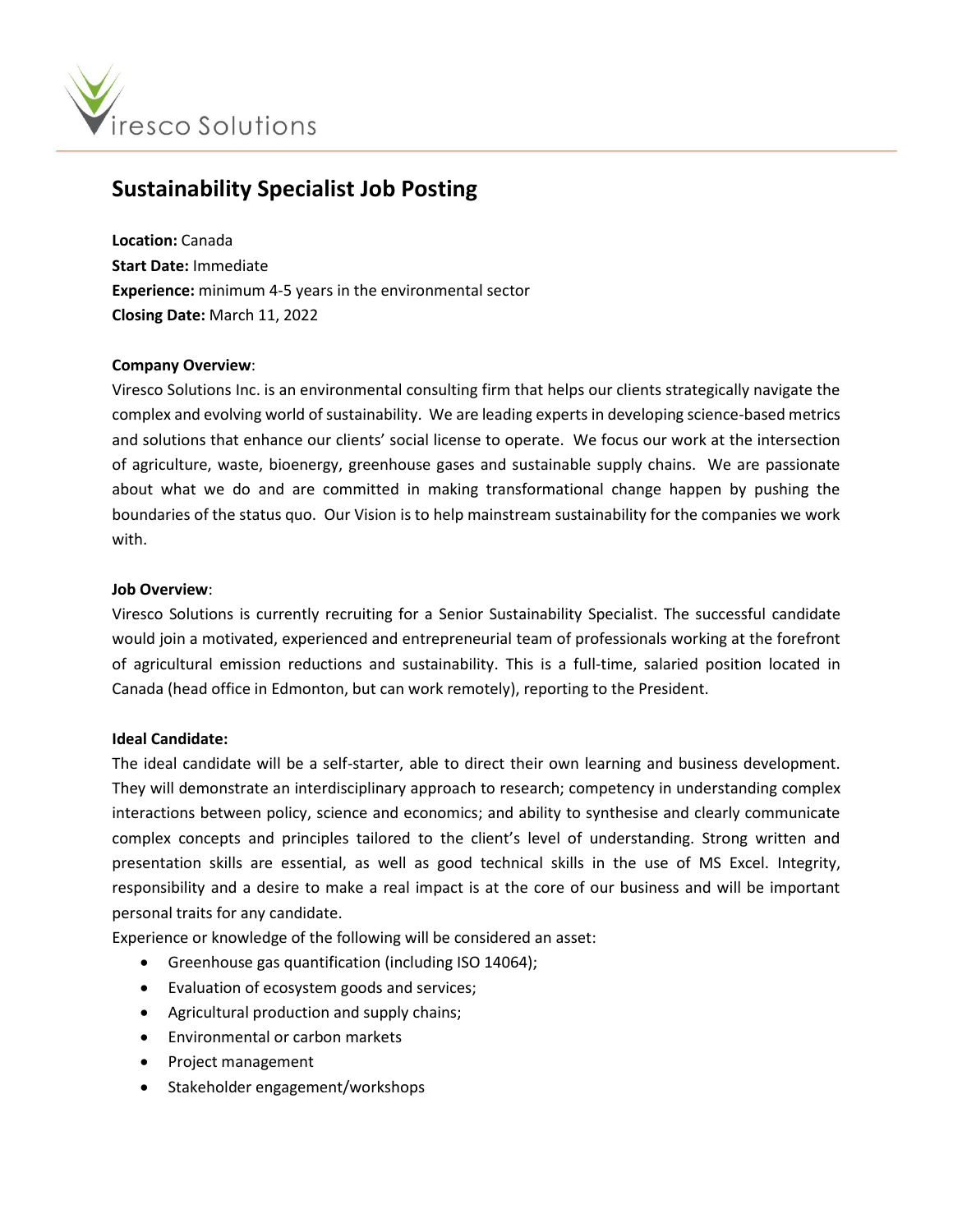

# **Job Responsibilities:**

- 1. Project Management
	- Manage public- and private- sector consulting contracts related to Viresco Solutions Inc. business.
	- Coordinate scientific workshops and meetings.
	- Ensure projects are delivered on time and budget, with high quality deliverables.
	- Develop project management documentation that are consistent with project objectives and in alignment with standard operating procedures.
	- Liaise with clients as required.
- 2. Technical Analysis
	- Prepare GHG emission reduction quantifications and supporting documentation.
	- Develop analytical tools to quantify environmental metrics.
	- Complete comparisons or validations of calculation methodologies.
	- Investigate environmental market opportunities for clients across a range of environmental assets (carbon, water, bioenergy).
	- Research the latest policies, initiatives, tools and developments related to environmental markets and corporate social and environmental responsibility.
	- Assist in the development of sustainability strategies by facilitating meetings, providing research support and documentation as required.
- 3. Communication/Writing
	- Prepare high quality project documents including project reports, briefing notes, presentations, meeting minutes, infographics, and excel spreadsheets.
	- Communicate project outcomes and results to non-technical audiences.
	- Present project findings/results at relevant workshops, conferences and meetings.
	- Engage in productive and professional conversations with project clients.
- 4. Business Development
	- Develop and write project proposals, grant applications and project work plans.
	- Follow up on client conversations about future project work.
	- Keep up to date on the latest trends in environmental markets, policies, standards and metrics especially in the agri-food sector.
	- Attend and/or speak at conferences, meetings, workshops and other networking events.